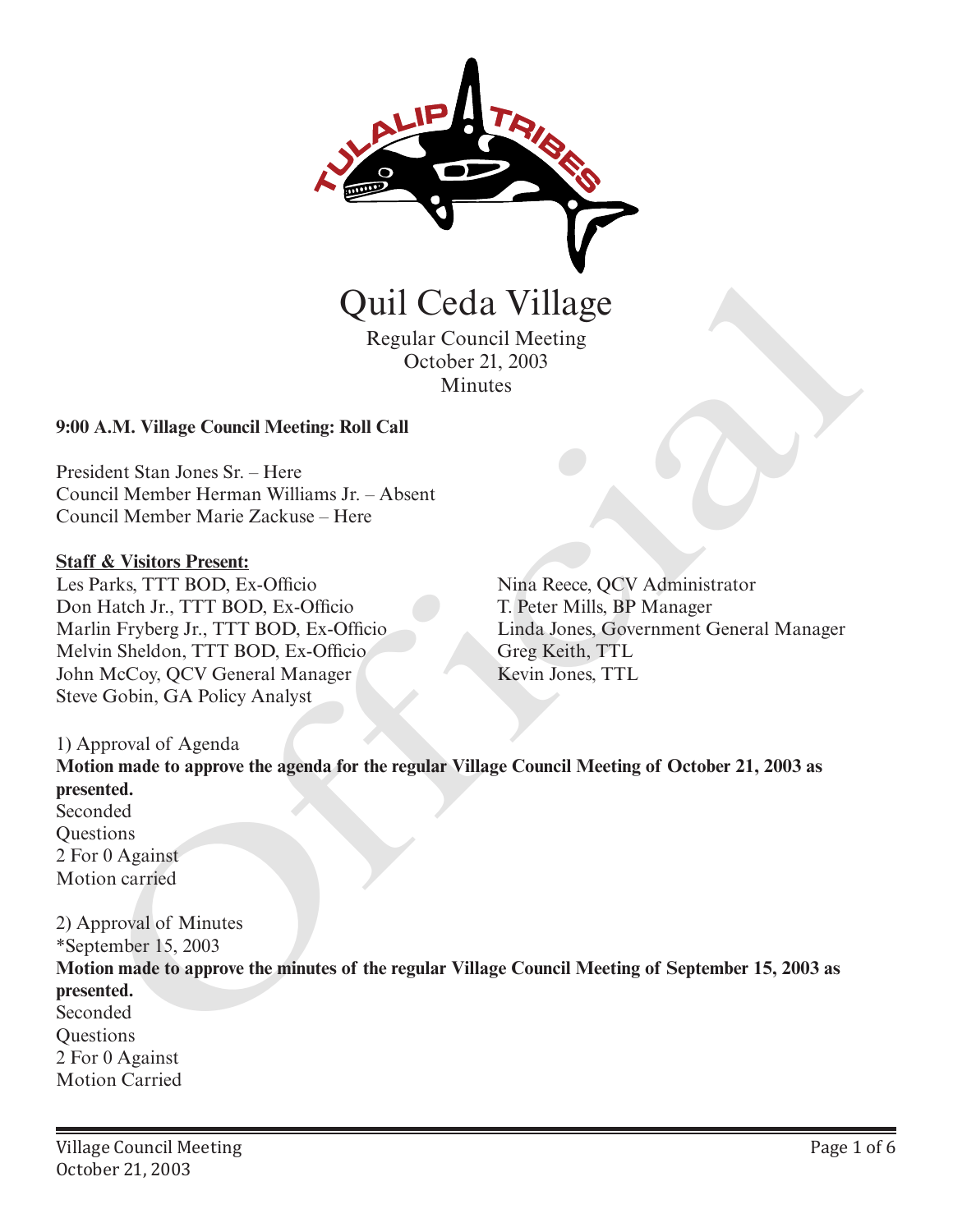# **Old Business:**

None

### **New Business:**

3) Retail Center Phone System Waiver of 2002 expenses Resolution No. 03-0019 **Motion made to adopt resolution 03-0019 to be approved as presented.** (This will be brought forward to the TTT BOD for their approval) Seconded **Ouestions** 2 for 0 against Motion carried 4) Maintenance Department Approval to purchase John Deere 6x4 Gator Low Bidder – Barnett Implement - \$11,640.00 **Motion to approve John Deere Gator for the amount of \$11,640 from Barnett Implement.** Seconded Questions – Discussion on the need for this type of equipment. Maintenance staff has several areas to maintain that a full size vehicle is not practical. 2 For 0 Against Motion carried 5) Maintenance Department Approval to purchase F350 4x4 Utility Truck Low Bidder – Brien Ford - \$28,961.00 **Motion made to approve the purchase of the F350 4x4 Truck for the price of \$28,961.00 with Brien Ford, if it is within the existing budget.** Phone System waver of 2002 expenses<br>
Phone System waver of 2002 expenses<br>
Motoim made to adopt resolution 03-0019 to be approved as presented.<br>
Motoim made to adopt resolution 03-0019 to be approved as presented.<br>
Seconded

Seconded

Questions – Is this within line with the other departments. Just because there is a budget, is it needed now? Safety is an issue. Village has one small truck and five employees to move around. It will help to haul debris away from the Village roads and trails. This brings the Village closer to be in line with other department vehicles.

2 For 0 Against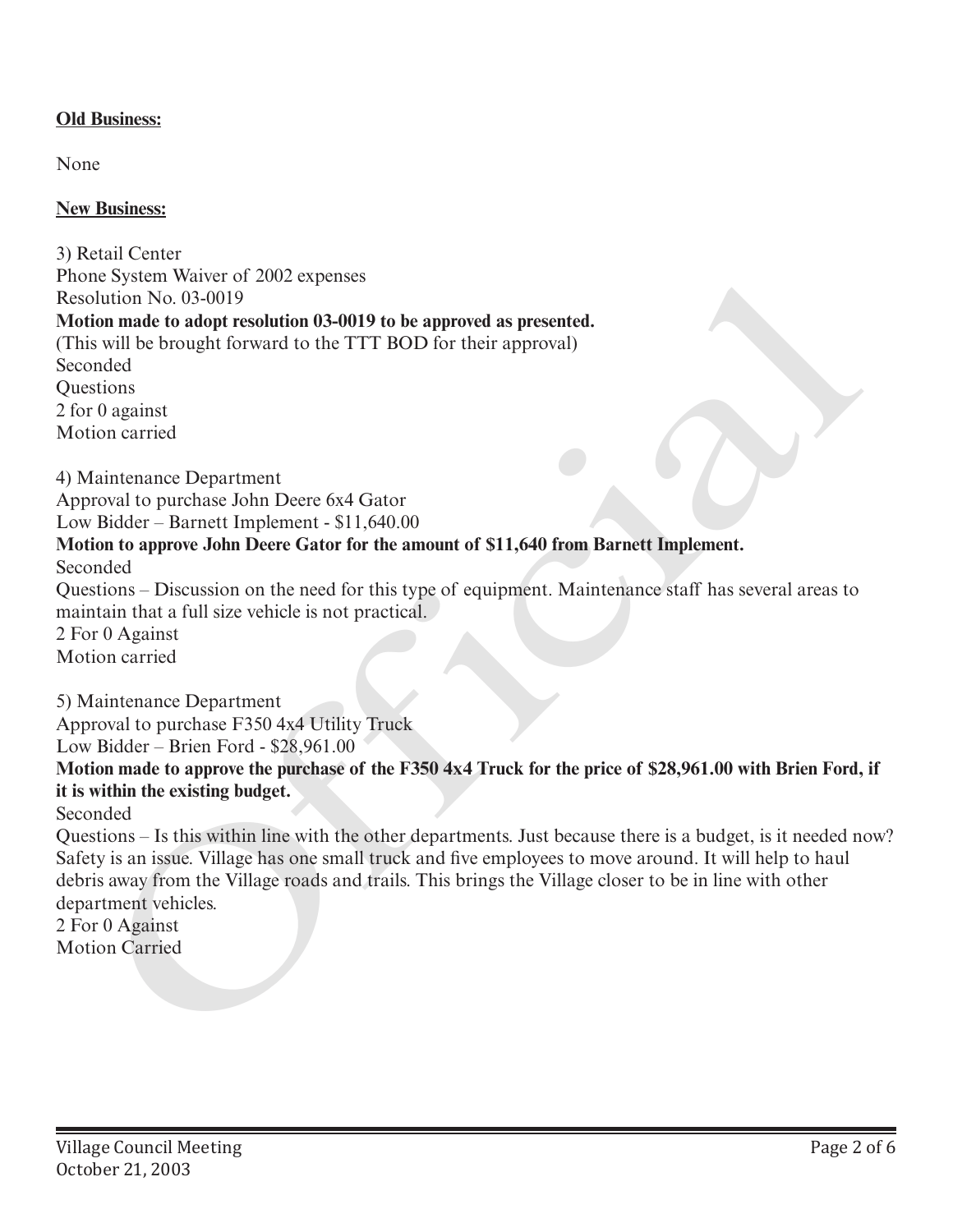6) Quil Ceda Village Administration Approval to appropriate \$23,667 from Cigarette Tax Account to TTT Natural Resources for Groundwater Resources Survey Resolution No. 03-0018 In 2001 a water quality survey was begun. At this time, it lacks the remaining \$23,667 to complete the survey. This is for the good of the entire reservation and staff would request to appropriate.

# **Motion made to appropriate \$23,667 from the Quil Ceda Village Tax Cigarette Account to the Natural Resource Fund 18.**

Seconded **Ouestions** 2 For 0 Against Motion Carried

7) Utilities & Environmental Services Department Additional General Provisions to Ordinance 13.01.1 This is a "draft"

Discussion – does this need to be approved prior to approving any new ground leases within the Village? Yes, staff feels it is important for the tenants to have a clear understanding of the Utilities Ordinance. A special Village Council Meeting is to be called for October 27th, 2003 @ 9:00 a.m. to consider the final review of the new provisions to Ordinance 13.01.1. Staff is to advertise the final document.

8) Quil Ceda Village Draft Budgets

# A) Administration

Discussion – The budget has an amount set aside for the Quil Ceda Village Conference Room, why aren't we using the Quil Ceda Village Conference Room for our meetings? How do we schedule the room? Some Council Members need a key. Is it possible to set certain days aside for the Village/TTT BOD. Village needs to relook at the use of the room. The Council would like the Village to begin holding all their meetings at the Conference Center (CC). It is difficult to hold meetings at the CC. Staff does not have time to prepare and clean the room. A hostess and custodian will be needed. The costs will escalate with new staff members for the Conference Room. Costs are currently \$400 per day. This could bring costs up to \$600 to \$700 per day. Council would like a full time hostess for the  $CC = 1\frac{1}{2}$  positions Council would like staff to revisit installing the video technology for the room. Other tribal departments are asked to pay a small fee for the use of the room plus bring their own supplies and clean up after themselves. Non-tribal departments are charged \$400 per day for the room. on made to appropriate SZA,007 / from the Quirt Ceaa Vurage Tax Cagarette Account to the Natural<br>ure Fund 18.<br>the Cagarette Account to the Natural<br>informations<br>sions<br>tions<br>tions of  $\theta$  Against<br>tions  $\theta$  and  $\theta$  and  $\theta$ 

The Greater Marysville Tulalip Chamber of Commerce Board meets in the Conference Room once per month. They are not charged. Council will no longer allow anyone to use the room at "no cost".

General Manager's annual salary is reduced by his current legislative salary. A new position is being created to add an additional position called Village Manager. Are we allowing for new positions? No response.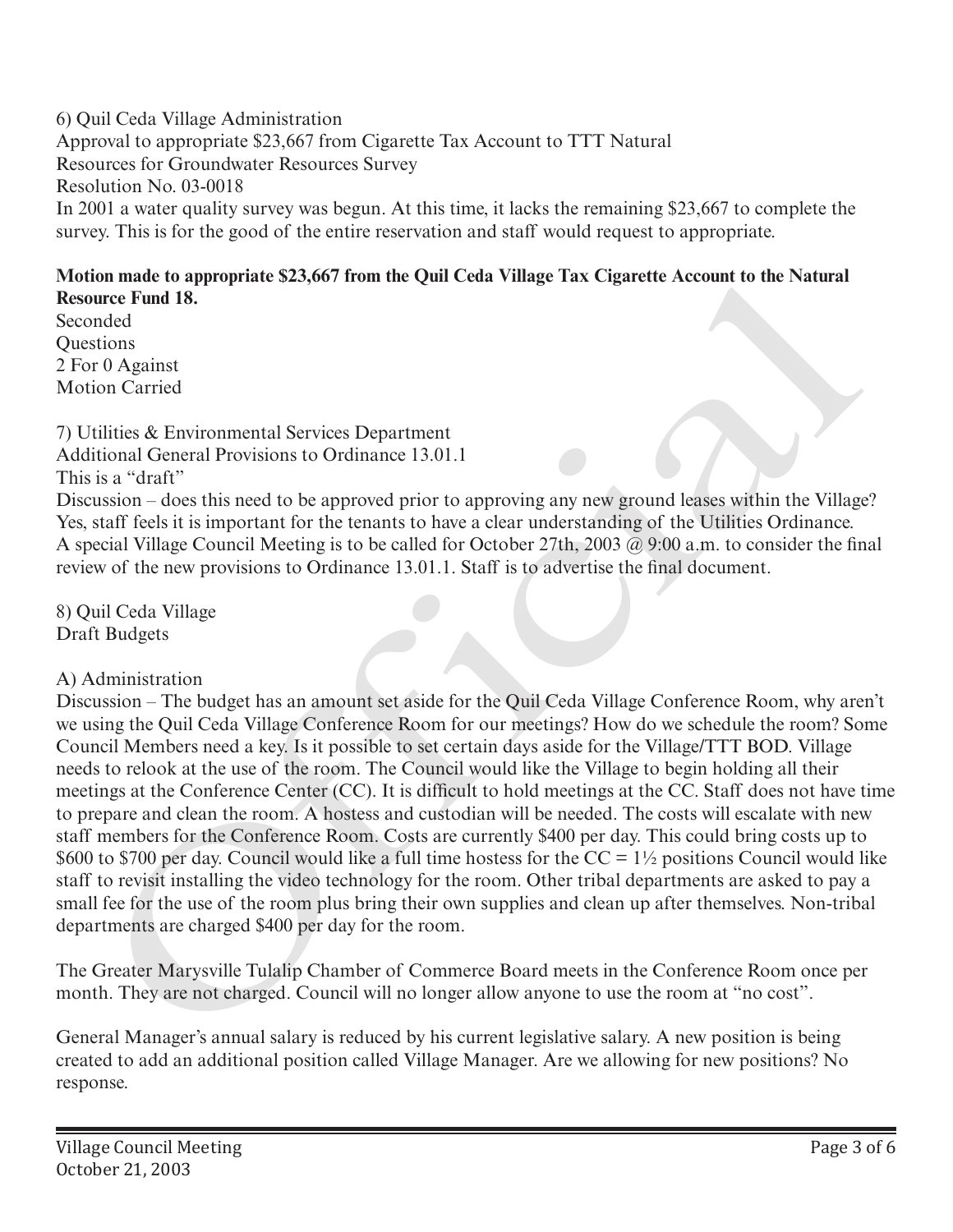Discussion regarding exempt vs. 2080 hours reporting requirement. Staff will need to back the COLA out of the budget.

B) Maintenance

C) Utilities & Environmental

D) Business/Leasing Department

9) Business/Leasing Department

Resolutions:

A) Execution of a Quil Ceda Village Resolution approving Gibson Traffic Consultant to assist with traffic analysis for development west of 27th Avenue, request funds of \$50,000.00 from 2003 Business Park Consultant Line Item (19-0910-204)

**Motion to adopt Resolution 03-0020 to Gibson Traffic Consultants to assist with Traffic Analysis in the amount of \$50,000 to come from current budget.**

Seconded **Ouestions** 2 For 0 Against Motion carried

B) Execution of a Quil Ceda Village Resolution approving HDR Engineering to assist with environmental documents as needed to execute the Chelsea Lease, request funds of \$10,000.00 from 2003 Business Park Consultant Line Item (19-0910-204)

**Motion made to adopt Resolution 03-0021 to HDR Engineering to assist with environmental documents as needed to execute Chelsea Lease in the amount of \$10,000 to come from current budget.**

Seconded **Ouestions** 2 For 0 Against Motion carried

C) Execution of a Quil Ceda Village Resolution approving HDR Engineering to assist with Storm Water Pollution Prevention Plan (SWPPP) as needed to complete the South Power Center construction documents, request funds of \$15,000.00 from 2003 Business Park Consultant Line Item (19-0910-204) **Motion made to approve Resolution No 03-0022 to HDR Engineering to assist with Storm Water Pollution Prevention Plan as needed to complete South Power Center construction documents to come from current budget.** D) Business/Leasing Department<br>
8) Business/Leasing Department<br>
8) Susiness/Leasing Department<br>
Resolutions:<br>
Resolutions:<br>
Resolutions:<br>
Resolution carried Resolution approxime Galison Traffic Consultant to assist with Ta

Seconded **Ouestions** 2 For 0 Against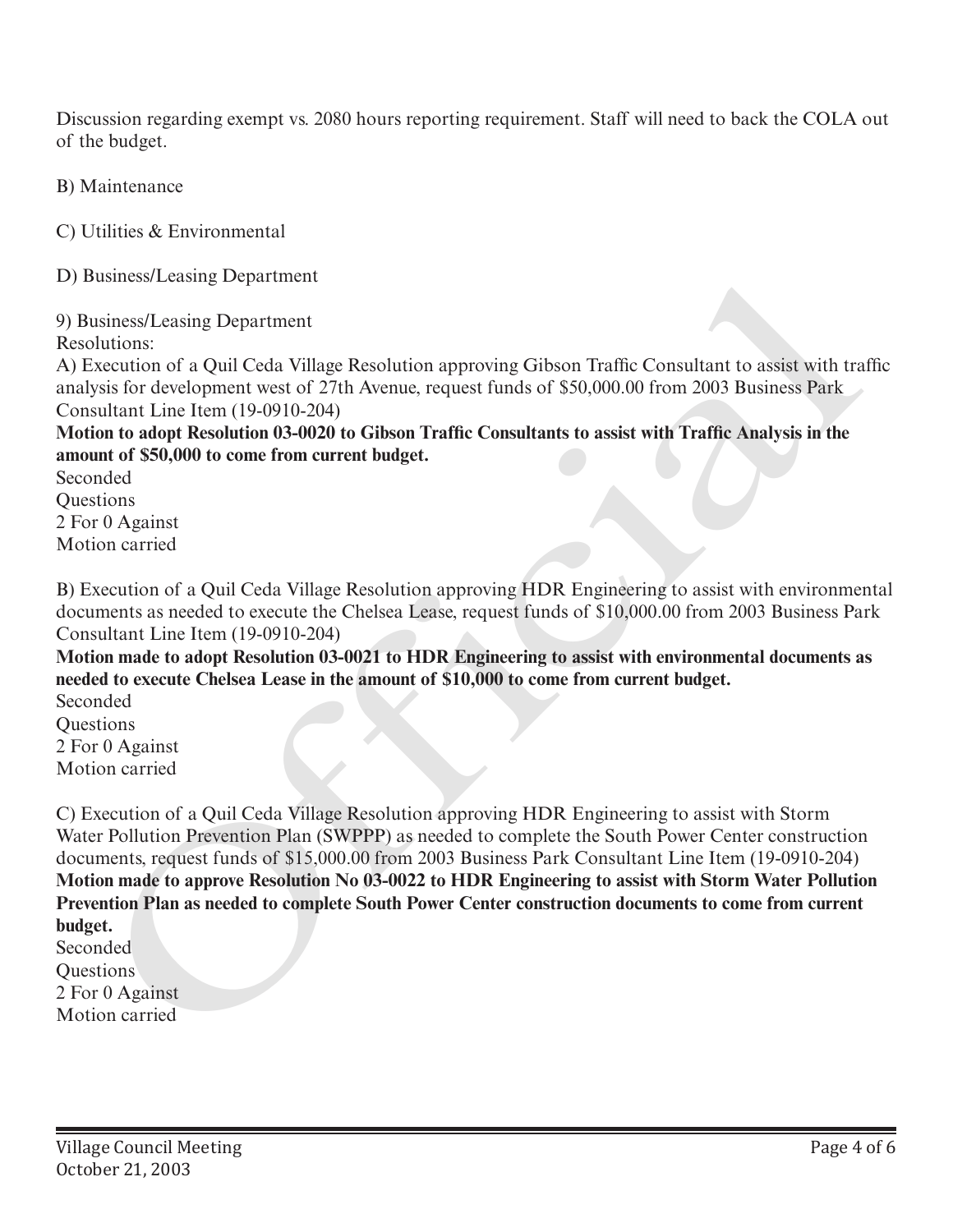D) Execution of a Quil Ceda Village Resolution approving Pacific Land Design to assist with ingress/ egress routing arterial infrastructure documents as needed with Chelsea, request funds of \$10,000.00 from 2003 Business Park Consultant Line Item (19-0910-204)

**Motion made to approve Resolution No 03-0023 to Pacific Land Design to assist with ingress/egress routing arterial infrastructure documents as needed with Chelsea to come from current budget.** Seconded

**Ouestions** 2 For 0 Against Motion carried

E) Execution of a Quil Ceda Village Resolution approving Parametrix, Inc. to assist the Tulalip (Bay) Utilities with Sanitary Sewer Inspections by Parametrix, Inc. for the Transitional Housing as Parametrix, Inc. is familiar with the Tulalip Ordinance as well as demographics, request funds of \$1,000.00 from 2003 Business Park Consultant Line Item (19-0910-204) 2 For 0 Against<br>
and Notion carried<br>
The condition of a Quil Ceda Village Resolution approving Parametrix, Inc. to assist the Tulalip (Bay)<br>
Unlines with Smittery Sever Inspections by Parametrix, Inc. for the manistorial

**Motion made to approve Resolution No 03-0024 to Parametrix, Inc to assist the Tulalip Utilities with Sanitary sewer Inspections for Transitional Housing in the amount of \$1,000 to come from current budget.** Seconded

**Ouestions** 2 For 0 Against Motion carried

F) Execution of a Quil Ceda Village Resolution approving Parametrix, Inc. to assist with Utility documents as needed to execute the Chelsea lease, request funds of \$25,000.00 from 2003 Business Park Consultant Line Item (19-0910-204)

**Motion made to approve Resolution No 03-0025 to Parametrix, Inc to assist with QCV Utility documents in the amount of \$25,000 as needed for the Chelsea lease to come from current budget.**

Seconded **Ouestions** 2 For 0 Against Motion carried

G) Execution of a Quil Ceda Village Resolution approving Ruhl Parr & Associates to assist with master plan documents as needed with the Chelsea Lease, request funds of \$25,000.00 from 2003 Business Park Consultant Line Item (19-0910-204)

**Motion made to approve Resolution No 03-0026 to Ruhl-Parr & Associates to assist with QCV master plan documents as needed with the Chelsea lease in the amount of \$25,000 to come from current budget.** Seconded

Questions 2 For 0 Against